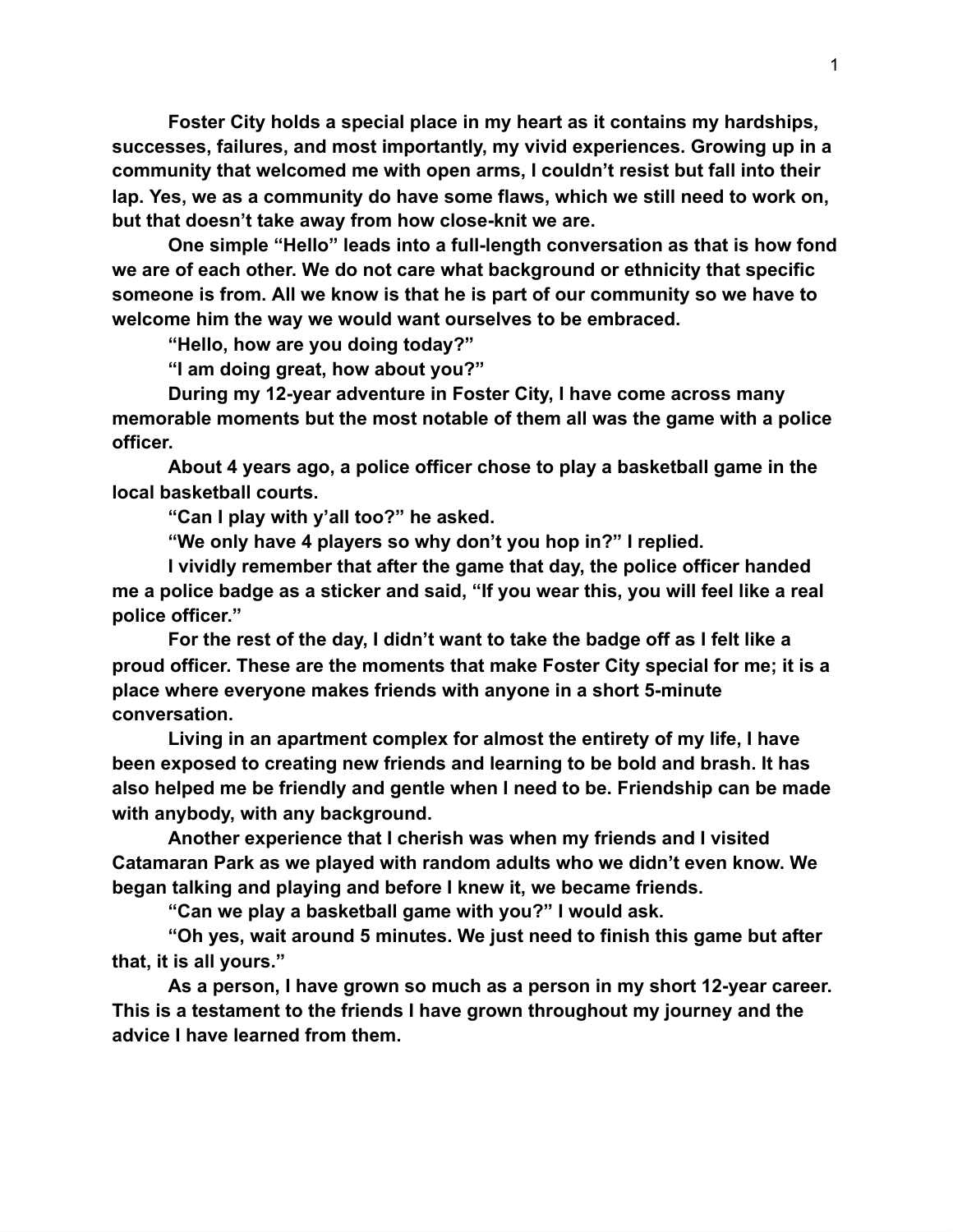**Each citizen of Foster City can relate to one thing; the Bay Area sports teams. No matter what political beliefs or ethnicity a person has, they can all relate to sports as it brings the community together.**

**If I saw a friend who didn't have the same political beliefs as me, that doesn't shelter our relationship as each person can relate to one another and in Foster City, it is sports.**

**I have a friend who has different political beliefs but in no way does it tangle with our relationship as a friend. We can connect through our mutual love for football. This shows that in Foster City, we can each have different perspectives on things but, we can push those away and only look at one's characteristics.**

**Friends which I made more than half a decade ago, still keep in touch with me as we know who leaves the community and moves into our city. It is a value that should be learned by other cities as we are very close together.**

**In 2016, I became friends with a boy who was visiting from Turkey. We were very excited to meet him and we built an unbreakable friendship. But sadly, about 3 months after we first met him, he had to return to Turkey. My friends and I were shattered as we had built a bond with him and wished he had stayed. The exciting part was, after he went back to Turkey, a few years later, he came back to Foster City, and instantly, we knew it was our old friend. We were shocked to see our old buddy again as we believed we would never see him again.**

**"Is that who I think it is? I haven't seen you in forever!! How are you doing?!" I said as I was in disbelief. This shows how tight of a district we are as each one of us keeps in touch for a friendship worth a lifetime.**

**Foster City has been a sacred place to many but we have to preserve our home. Many people litter across the sidewalk thinking it doesn't affect our ecosystem but no, it affects society.**

**"Let's stop littering our plastic and other materials. We do not know what toxic minerals are hidden inside this so try to recycle everything instead of making the city into a landfill." I would say to my friends as we see trash flooding across the pavement.**

**I have been an advocate of recycling and how our decisions on trash impact the ecosystem. It is not possible to have volunteers tidying up trash each day as the people need to contribute to the plan and work to solve this pressing issue.**

**If we improve this blemish as a society, we can help the ecosystem and our environment thrive to their fullest abilities.**

**Foster City is a community that is inclusive of every individual's differences. That is what makes this city so glorious. The town is diverse with people who have ancestors from each side of the globe.**